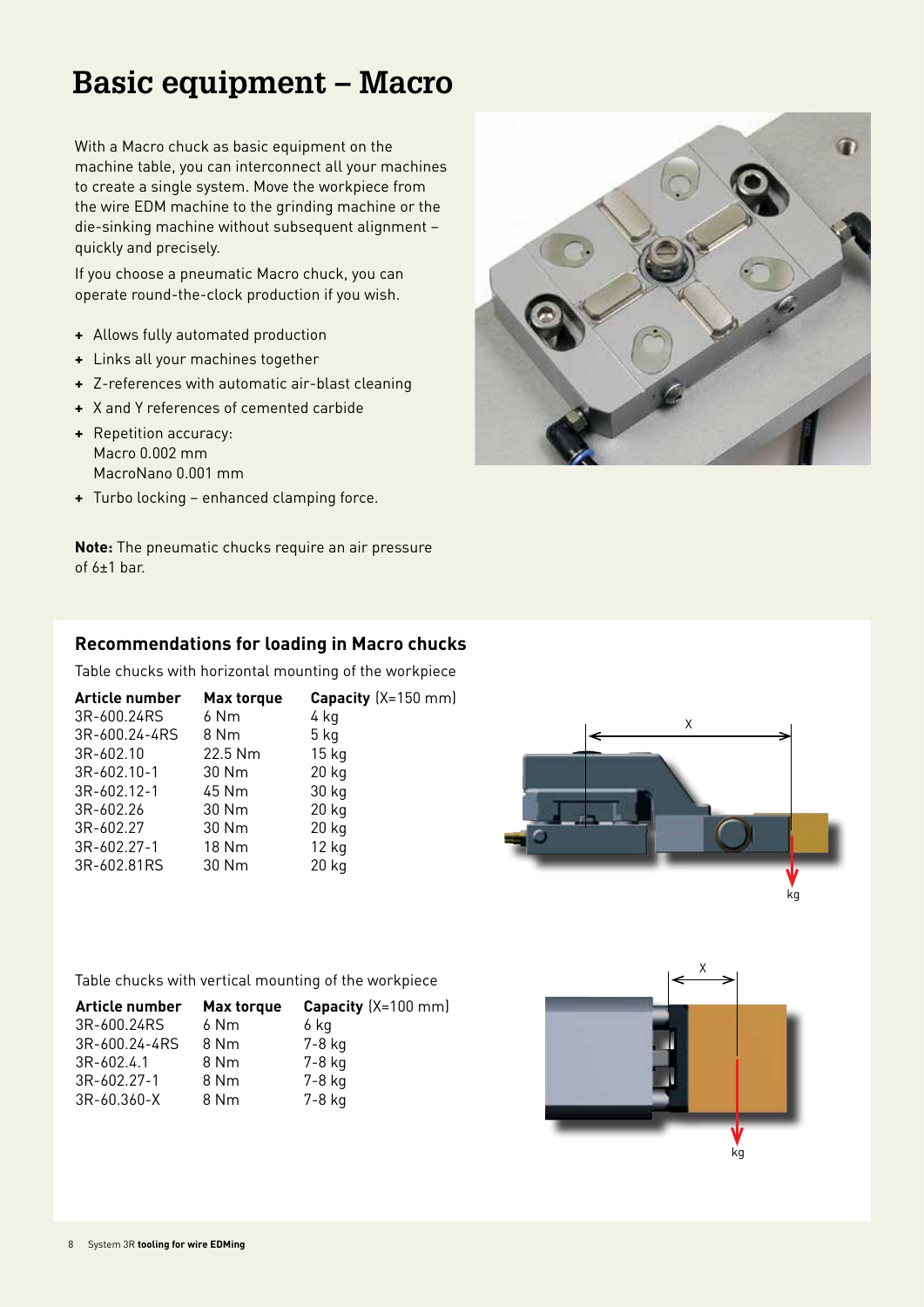# **Overview of the Macro system with horizontal mounting**

Basic equipment on the machine table



# **Overview of the Macro system with vertical mounting**

Basic equipment on the machine table

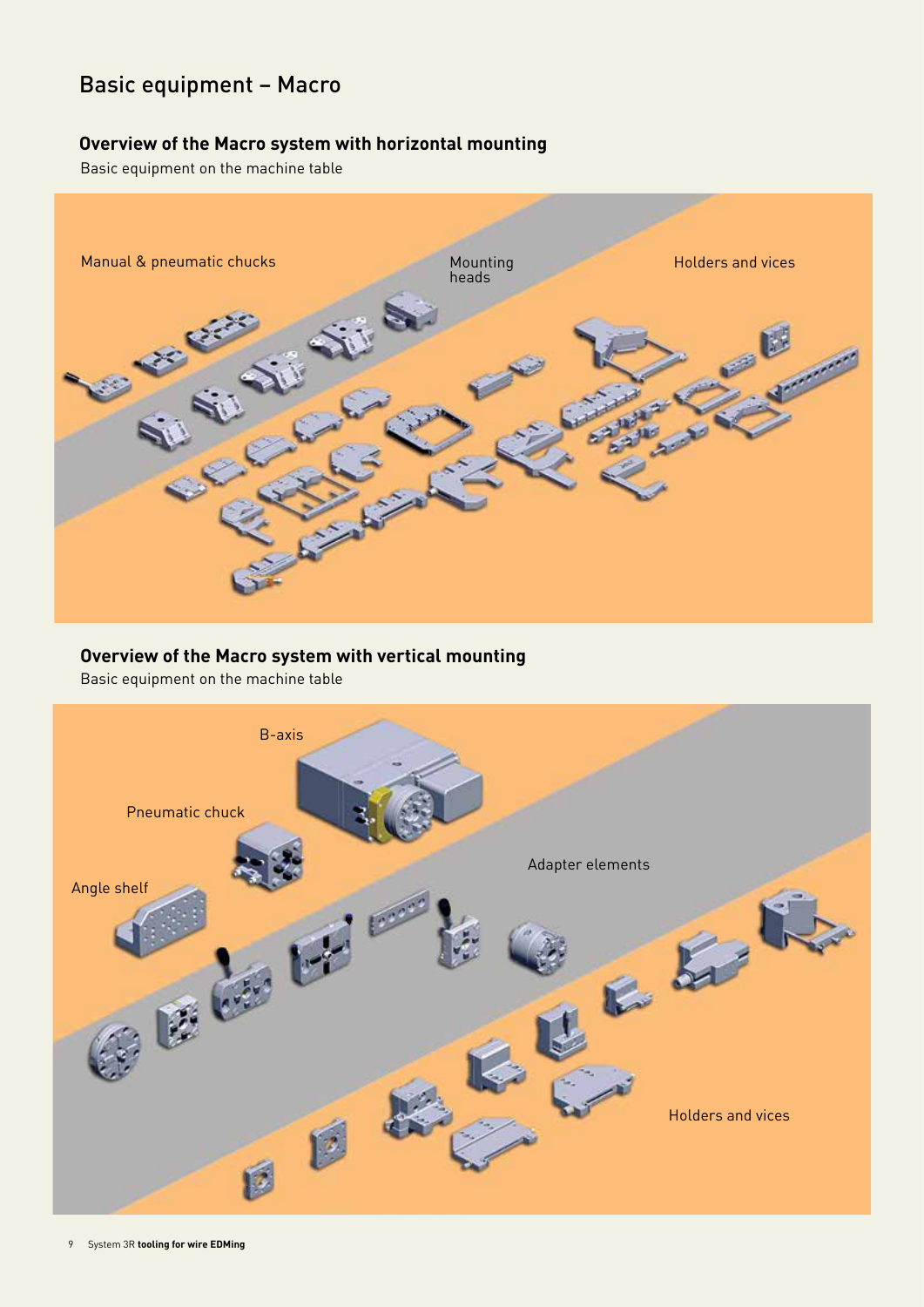# **Pneumatic chuck, Macro, 3R-602.10-1**

Pneumatic chuck for Macro holders.

- Clamping force 6.7 kN
- Fixed index positions 4x90°
- Supplied with drawbar 3R-605.10
- Air-blast cleaning of Z-references
- Protective cover.
- Weight 1.0 kg.





# **Pneumatic chuck, MacroTwin, 3R-602.12-1**

Pneumatic chuck for Macro or MacroTwin. Horizontal mounting on the machine table.

Note: On automatic changing with WorkPal – MacroTwin holders only.

- Clamping force 2x6.7 kN
- Fixed index positions 4x90°
- Supplied with drawbars 3R-605.10
- Air-blast cleaning of the Z-references
- Protective covers
- Weight 1.5 kg.



- Pneumatic chuck for Macro holders.
- Clamping force 6.7 kN
- Fixed index positions 4x90°
- Supplied with drawbar 3R-605.10
- Air-blast cleaning of Z-references
- Protective cover.
- Weight 1.0 kg.







# **Manual chuck, Macro, 3R-600.24RS**

27

Ø 75

 $Q$  61 Ø6.8 (x8)

Manual chuck for Macro holder.

- Designed for permanent mounting.
- Clamping force 6 kN
- Fixed index positions 4x90º
- Required drawbar 3R-605.2RS
- Tightening torque 6 Nm
- Weight 0.7 kg.



### **Manual chuck, Macro, 3R-600.23RS**

Manual chuck with mounting flange for Macro holder. Designed for permanent mounting.

- Clamping force 6 kN
- Fixed index positions 4x90º
- Required drawbar 3R-605.2RS
- Tightening torque 6 Nm
- Weight 0.7 kg.





- Built-in latch function
- Weight 1.1 kg.







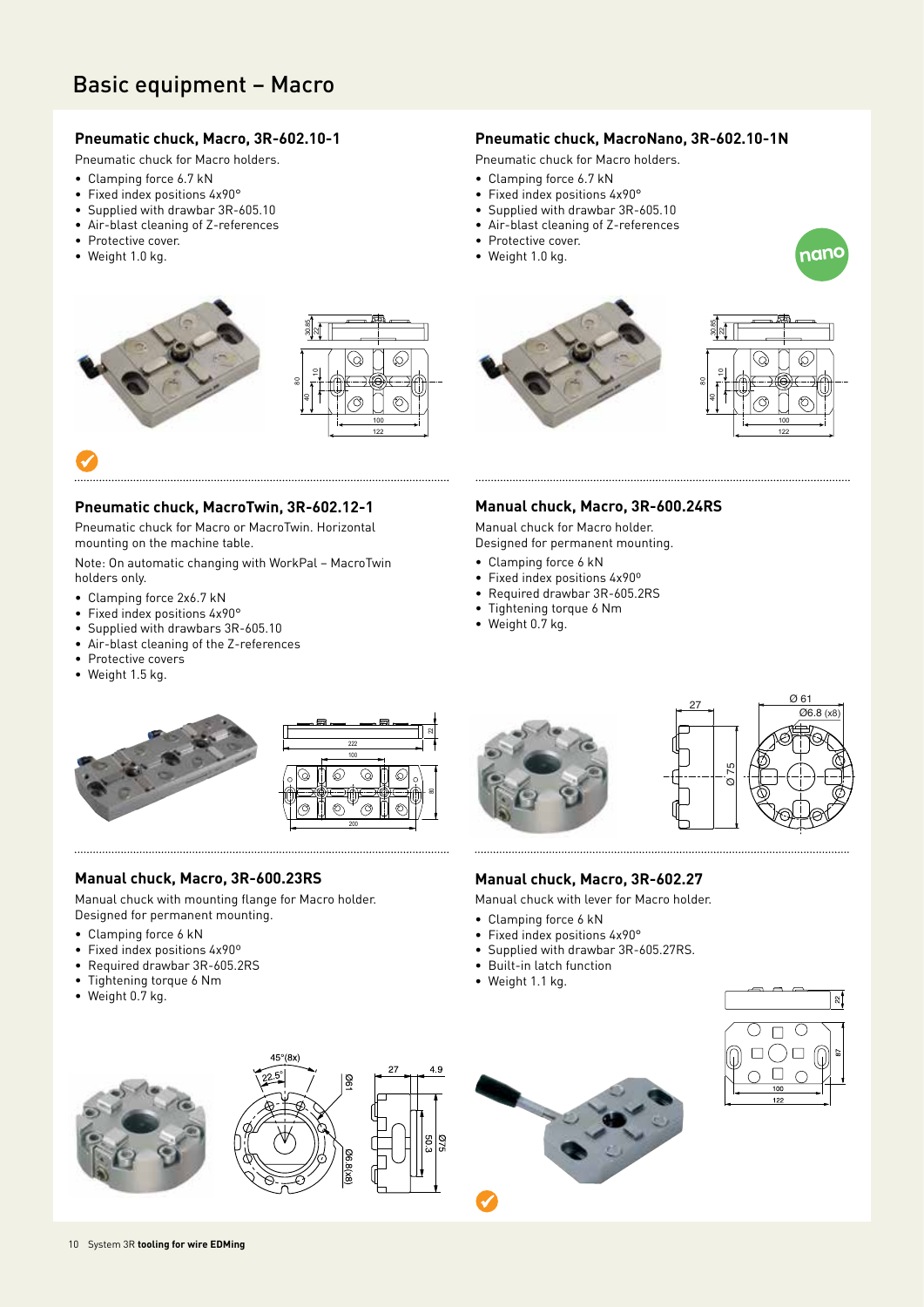

# **Manual chuck, Macro, 3R-602.26**

Manual chuck for Macro holder.

- Clamping force 6 kN
- Fixed index positions 4x90º
- Supplied with drawbar 3R-605.26.
- Tightening torque 6 Nm
- Weight 1.1 kg.

# **Manual chuck, Macro, 3R-600.24-4RS**

Manual chuck for Macro holder. Mounts on a suitable fixture.

- Clamping force 6 kN
- Fixed index positions 4x90º
- Required drawbar 3R-605.2RS
- Tightening torque 6 Nm
- Ground front edge
- Weight 1 kg.



# 

 $\checkmark$ 

### **Pneumatic chuck, Macro, 3R-602.4.1**

Pneumatic chuck for Macro holder.

- Clamping force 6 kN
- Fixed index positions 4x90º
- Required drawbar 3R-605.1RS
- Air-blast cleaning of Z-references
- Weight 4.1 kg.







### **Pneumatic chuck, Macro, 3R-602.81RS**

Pneumatic chuck, low-profile, for Macro holder.

- Clamping force 6 kN
- Fixed index positions 4x90º
- Required drawbar 3R-605.10
- Air-blast cleaning of Z-references
- Weight 4.1 kg.



### **Pneumatic chuck, MacroHP, 3R-600.10-3RS**

Pneumatic chuck locked/opened with air gun.

- Clamping force 6 kN
- Fixed index positions 4x90º
- Required drawbar 3R-605.1RS
- Air-blast cleaning of the Z-references
- Carbide XY-References
- Weight 4.4 kg.









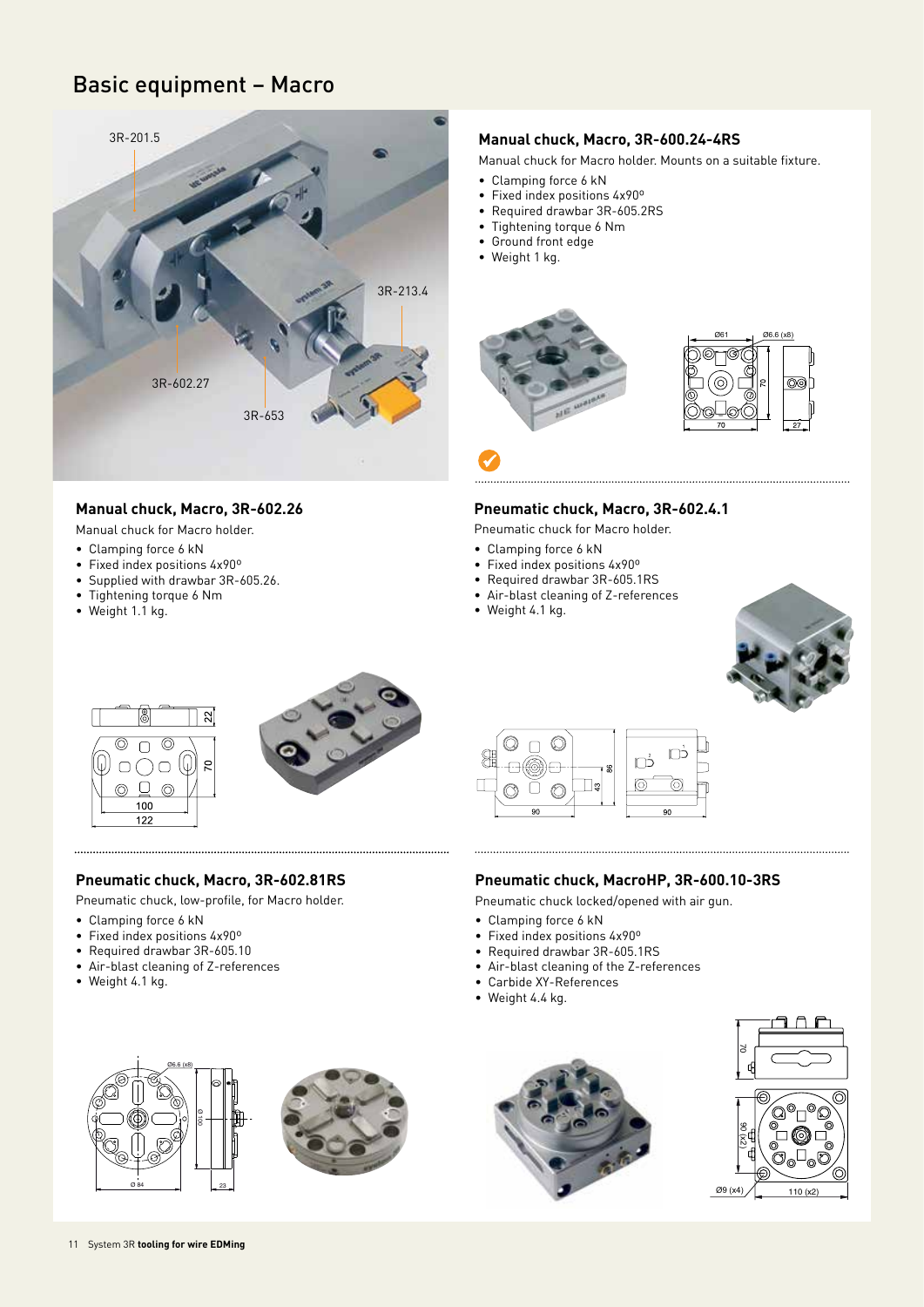# **Pneumatic chuck, Macro, 3R-600.15-3**

Pneumatic chuck for permanent mounting on the machine table.

- Clamping force 4.5 kN
- Fixed index positions 4x90°
- Supplied with drawbar 3R-605.2RS
- Weight 0.8 kg.

# **Pneumatic built-in chuck, Macro, 3R-SP26771-RS**

Chuck for Macro holder. For permanent mounting on the machine spindle or fixture.

- Clamping force 6 kN
- Fixed index positions 4x90º
- Required drawbar 3R-605.1RS
- Weight 2 kg.



# **Manual chuck (low profile), MacroMagnum, 90809.02**

Chuck for MacroMagnum holder. For permanent mounting on the machine spindle or table.

Note: Master 3R-606.1 or 3R-686.1-HD required at installation.

- Clamping force Macro at 5 kN: 6 kN,
- MacroMagnum at 12 kN: 16 kN
- Fixed index positions 4x90º
- Required drawbar 3R-605.2RS
- Tightening torque Macro 4 Nm, MacroMagnum 10 Nm
- Weight 5 kg.





# **Angle Tool, Macro, D-30215**

Angle tool, Macro with vernier scale -90º to 0 to +90º.

Note: Macro chuck is required on the machine table for clamping.

- Clamping force 6 kN
- Required drawbar 3R-605.2RS
- Tightening torque 6 Nm
- Weight 3.5 kg.







Pneumatic chuck for permanent mounting on the machine table.

- Clamping force 6.2 kN
- Required drawbar 3R-605.2RS
- Fixed index positions 4x90º
- Weight 2 kg.





82.5

Ø100

30.95

4.6

 $Q(x8)$ Ø70 27.4

Ø33

Ø58.1

# **Angle Swivel Tool, Macro, 90937.20**

2-axes angle Swivel Tool, Macro with vernier scale -90º to 0 to +90º together with swivel in the front.

Note: Macro chuck is required on the machine table for clamping.

- Clamping force 6 kN
- Required drawbar 3R-605.2RS
- Tightening torque 6 Nm
- Maximum load 6 kg or 4 Nm.
- Weight 5 kg.